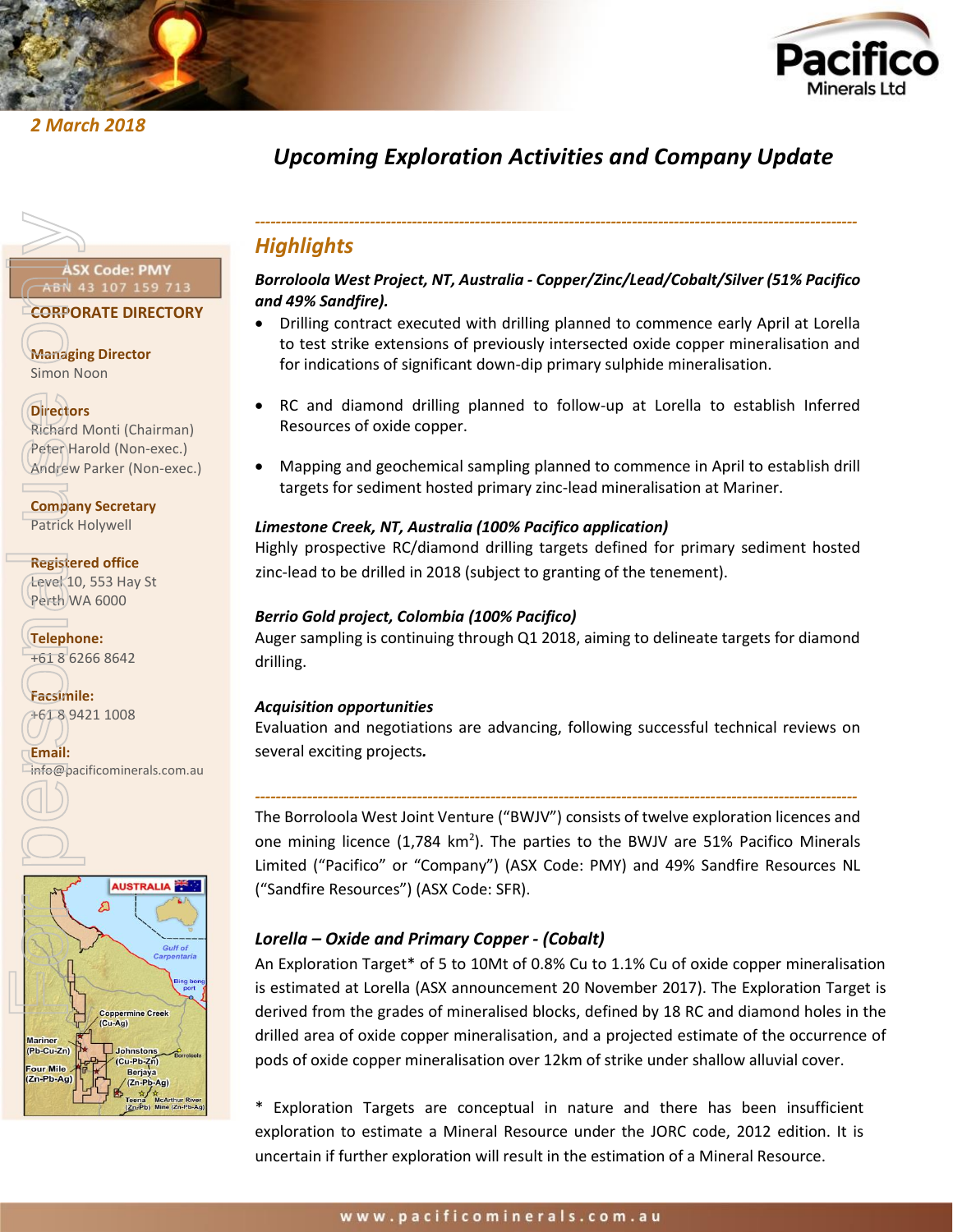

The oxide copper mineralisation is flat, or gently dipping, and beneath just 20 to 30m of unconsolidated alluvial overburden. Preliminary acid leach test work carried out at SGS Metallurgy in Perth indicated that leaching the oxide copper material could be economically viable, with >90% recoveries and low net acid consumption (ASX announcement 6 November 2017).

Sandfire Resources NL will contribute 49% of costs for the upcoming aircore drilling program, and a drilling contract has been executed. Drilling is planned to commence early April 2018, weather permitting. The Aircore program will test strike extensions of previously intersected oxide copper mineralisation and for indications of significant down-dip primary sulphide mineralisation. Reverse circulation ("RC") and diamond drilling are then planned to establish Inferred Resources.

Significantly anomalous values of cobalt have been previously obtained in reverse circulation chips and drill core. Diamond hole 11BLDD0006 reported 19m of 0.02% Co (and 1.1% Cu). Future programs will also be designed to evaluate areas of higher grades of cobalt.

# *Mariner (Zinc – Lead)*

Diamond drilling in 2017 at the Mariner Prospect established the presence of the Barney Creek Formation carbonaceous and pyritic shales and siltstones (ASX announcement 17 October 2017). The Barney Creek Formation is host to the world-class McArthur River zinc-lead deposit and there is potential for the discovery of further zinclead deposits. This formation was not previously recognised or mapped in the Mariner prospect area.

Geological mapping and portable X-Ray Fluorescence instrument reconnaissance during late 2017 identified anomalous lead and zinc rock chip geochemistry (values to 0.21% Pb and 510ppm Zn) 2km north of the previous diamond drilling, confirming the prospectivity of the sub-basin of Barney Creek Formation that extends north beneath Roper Group sediments (Figure 1).

Mapping and geochemical sampling reconnaissance to establish drill targets for sediment-hosted primary zinc-lead mineralisation will be undertaken at Mariner.

# *Limestone Creek (Zinc - Lead) ELA 31354, 100% Pacifico*

Rock chip sampling obtained values of up to 2.0% Pb and 0.49% Zn over a strike length of 1km (Quarterly Activities Report 30 October 2017). The values are obtained from ferruginous and gossanous material within the Amelia Dolomite, which in this area comprises dolomite, ex-evaporite beds, carbonaceous shale, conglomerate, grits and sandstone. The mapped area is considered very highly prospective for sediment-hosted zinc-lead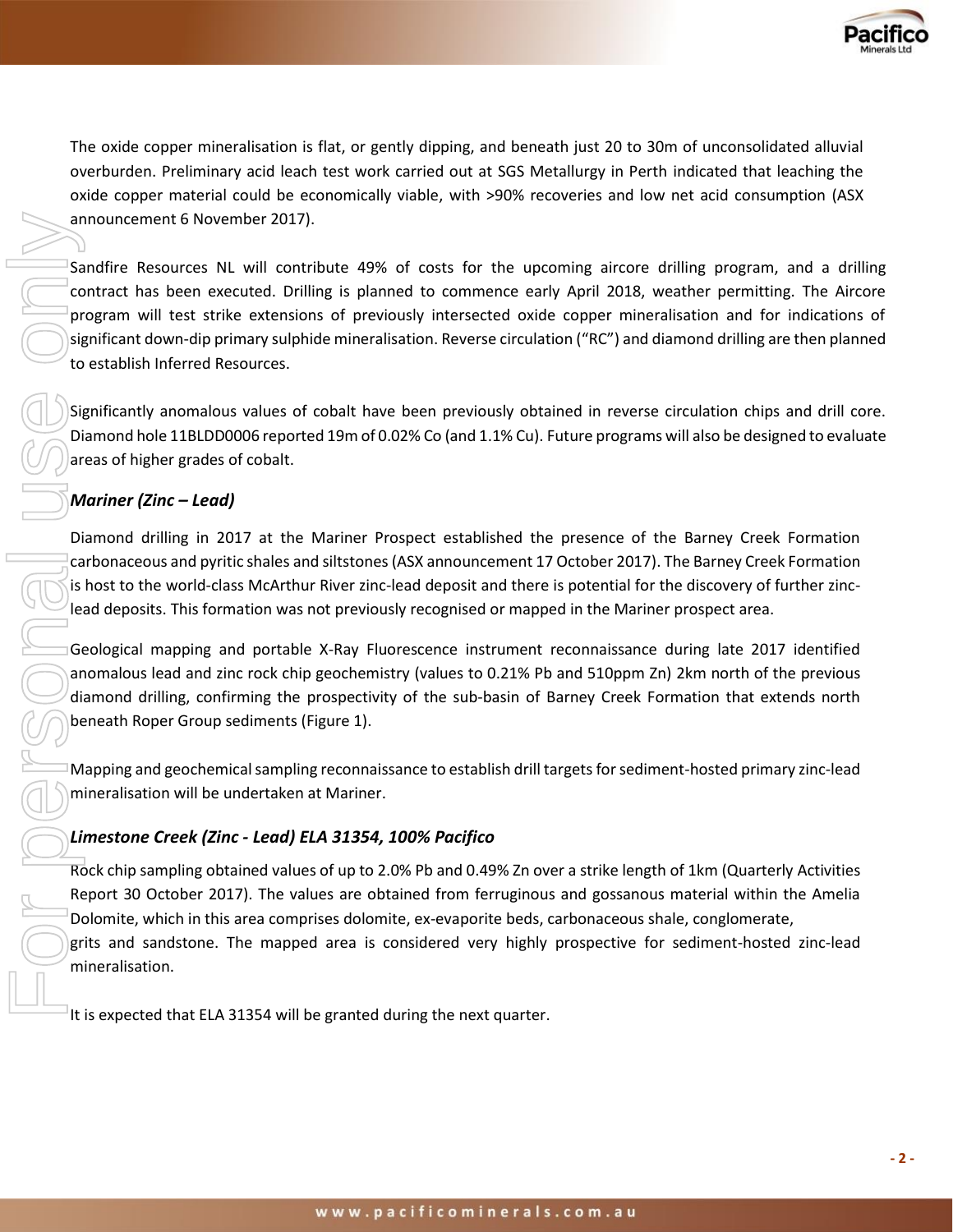



*Figure 1: Major Prospects of the Borroloola West Project*

*<sup>1</sup>Pacifico Minerals Ltd – ASX announcements of 23 Nov 2016* 

*<sup>2</sup>Mount Carrington Mines Ltd - Northern Territory Geological Survey open file report, January 1994. Eupene Exploration Enterprises for Mount Carrington Mines Ltd.*

# *Berrio Gold Project, Colombia (100% Pacifico)*

As previously announced (ASX announcement 24 October 2017) gold analyses received from auger soil sampling grids delineated several anomalies over an area of 1.2km x 1.0km. The grids covered areas of the Segovia Batholith and adjoining Berrio Sediments and are prospective for large gold vein and stockwork systems.

The gold anomalous areas defined as a result of this soil sampling program on tenement 6822, will continue to be followed up through February and March with 100m x 100m soils, and power auger sampling aiming to define